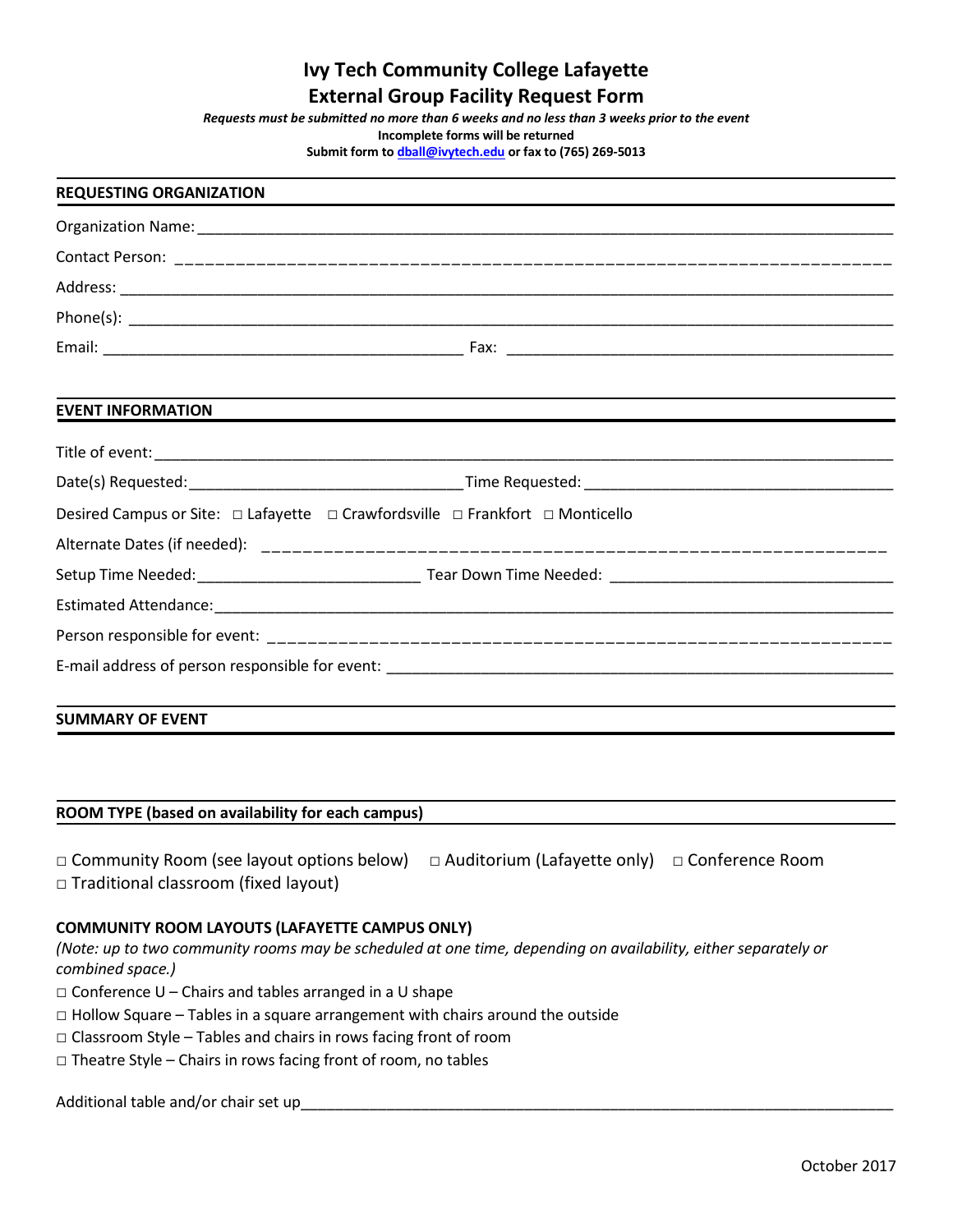#### **EQUIPMENT NEEDS**

| $\Box$ TV with DVD/VCR                                                                                                    |                                  |                                       |  |  |
|---------------------------------------------------------------------------------------------------------------------------|----------------------------------|---------------------------------------|--|--|
| □ Multimedia (Data) Projector                                                                                             |                                  |                                       |  |  |
| □ CD/Tape Player                                                                                                          |                                  |                                       |  |  |
| Microphone: $\Box$ Handheld $\Box$ Label $\Box$ USB                                                                       |                                  |                                       |  |  |
| Podium: $\Box$ Standing $\Box$ Tabletop                                                                                   |                                  |                                       |  |  |
| <b>CATERING INFORMATION</b>                                                                                               |                                  |                                       |  |  |
|                                                                                                                           |                                  |                                       |  |  |
| Will food and/or refreshments be served? $\Box$ Yes $\Box$ No                                                             |                                  |                                       |  |  |
|                                                                                                                           |                                  | Caterer Phone #: The Caterer Phone #: |  |  |
| <b>EVENT OPEN TO</b>                                                                                                      |                                  |                                       |  |  |
| □ Students □ Campus Community □ Businesses □ General Public<br>$\Box$ Private Event $\Box$ Minors<br>tary dia dia ⊡ Other |                                  |                                       |  |  |
| <b>PURPOSE OF EVENT</b>                                                                                                   |                                  |                                       |  |  |
| □ Educational<br>$\Box$ Academic                                                                                          | $\Box$ Administrative<br>□ Other |                                       |  |  |
|                                                                                                                           |                                  |                                       |  |  |

# \*\* **Please read and sign the Room Use Policy and return with this request. \*\***

# **ROOM USE POLICY**

The purpose of this policy is to ensure that all facilities operated by the College are reserved for non-profit educational purposes and the support of governmental agencies and college partners. Uses include continuing education classes conducted by nonprofit, tax-exempt organizations when generally available to the public and educational conferences or seminars conducted by nonprofit groups whose activities are charitable or educational in nature and are compatible with the College's public and educational purposes. **External Groups may be required to provide proof of not-for-profit status.** 

Assemblies and convocations focused on political or controversial matters of interest to the student body and general public must be intended as a means of augmenting curriculum offerings and enriching the cultural background of the students. Such assemblies must include partisan and non-partisan subjects and leaders to insure a balance of views. Facilities will not be made available for advocacy directed to inciting or producing imminent lawless action, or which is likely to incite or produce such action.

Events must begin and end during posted College hours, except for Saturdays. External Groups may not reserve space on any Saturday. External Groups can have access to space reserved one half-hour prior to the start of the event and must clear the space within one half-hour following the event. Events at other sites must occur during posted hours at those sites. Exceptions may be approved by the respective site or campus administrator. External groups may be required to compensate the College for security and facilities services. Designated spaces within College facilities are available to external groups on a first-come first-serve basis under the following conditions.

- 1. This agreement is subject to the rules, regulations and statues governing the Board of Trustees of Ivy Tech Community College of Indiana. Any violations will constitute cause for ending the event, clearing and closing the facility. The External Group agrees to abide by all rules, regulations and policies of Ivy Tech and the State of Indiana. Ivy Tech will not be financially or in any other respect liable for the execution of this right.
- 2. The External Group confirms that it does not and will not discriminate and/or segregate patrons because of race, religion, color, sex, age, national origin, handicap, marital status or sexual orientation.
- 3. Requests must be approved by the College Engagement Committee or a sub-group of that committee.
- 4. All advertisements or publicity promoting events must be approved by the Executive Director of Marketing and Communications prior to posting or distribution.
- 5. Rooms for External Groups can be booked no more than six (6) weeks in advance and no less than three (3) weeks in advance. Rooms cannot be booked during the two (2) weeks prior to or following a semester. Exceptions may be made by the respective site or campus